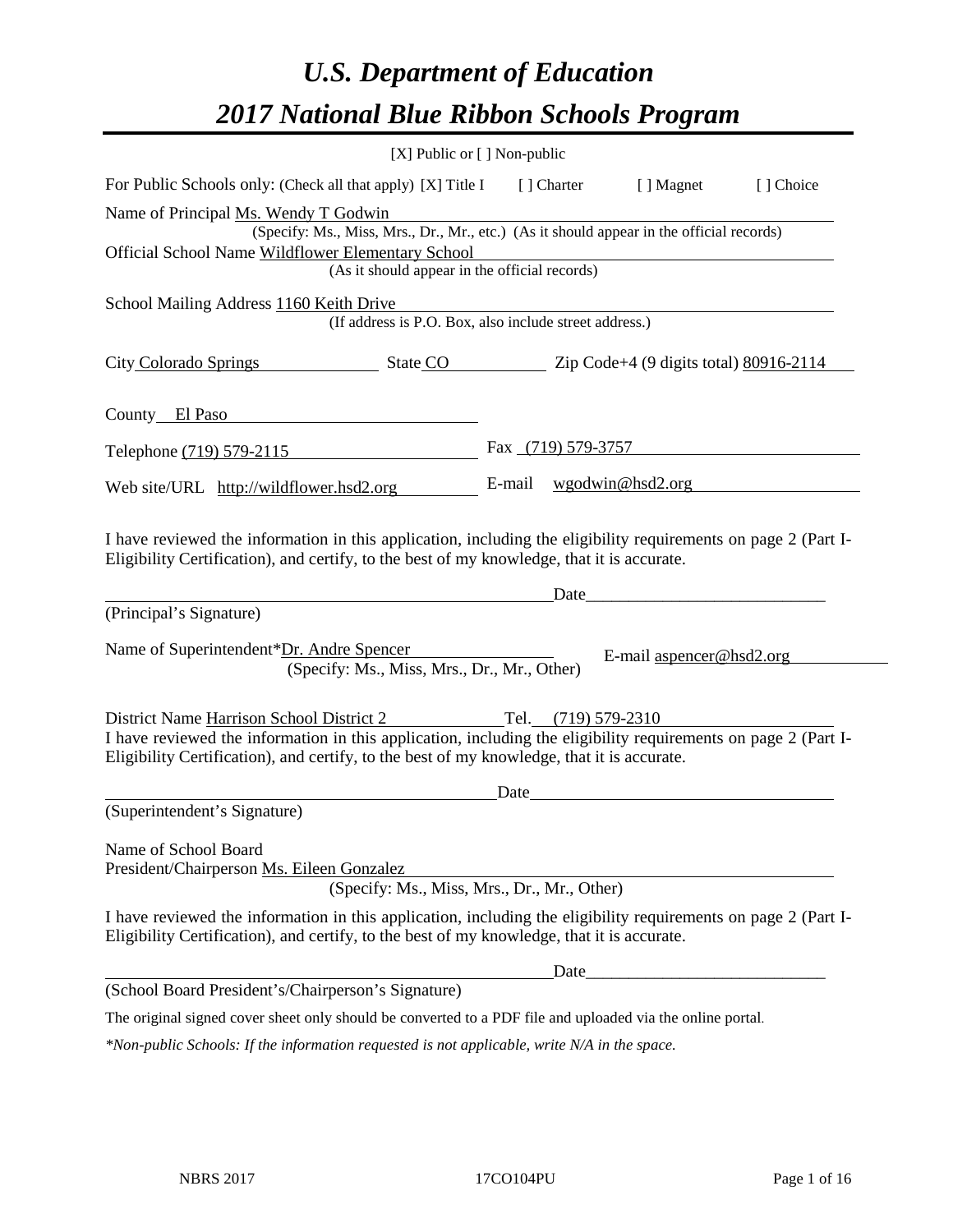The signatures on the first page of this application (cover page) certify that each of the statements below, concerning the school's eligibility and compliance with U.S. Department of Education and National Blue Ribbon Schools requirements, are true and correct.

- 1. The school configuration includes one or more of grades K-12. (Schools on the same campus with one principal, even a K-12 school, must apply as an entire school.)
- 2. All nominated public schools must meet the state's performance targets in reading (or English language arts) and mathematics and other academic indicators (i.e., attendance rate and graduation rate), for the all students group and all subgroups, including having participation rates of at least 95 percent using the most recent accountability results available for nomination.
- 3. To meet final eligibility, all nominated public schools must be certified by states prior to September 2017 in order to meet all eligibility requirements. Any status appeals must be resolved at least two weeks before the awards ceremony for the school to receive the award.
- 4. If the school includes grades 7 or higher, the school must have foreign language as a part of its curriculum.
- 5. The school has been in existence for five full years, that is, from at least September 2011 and each tested grade must have been part of the school for the past three years.
- 6. The nominated school has not received the National Blue Ribbon Schools award in the past five years: 2012, 2013, 2014, 2015, or 2016.
- 7. The nominated school has no history of testing irregularities, nor have charges of irregularities been brought against the school at the time of nomination. The U.S. Department of Education reserves the right to disqualify a school's application and/or rescind a school's award if irregularities are later discovered and proven by the state.
- 8. The nominated school has not been identified by the state as "persistently dangerous" within the last two years.
- 9. The nominated school or district is not refusing Office of Civil Rights (OCR) access to information necessary to investigate a civil rights complaint or to conduct a district-wide compliance review.
- 10. The OCR has not issued a violation letter of findings to the school district concluding that the nominated school or the district as a whole has violated one or more of the civil rights statutes. A violation letter of findings will not be considered outstanding if OCR has accepted a corrective action plan from the district to remedy the violation.
- 11. The U.S. Department of Justice does not have a pending suit alleging that the nominated school or the school district as a whole has violated one or more of the civil rights statutes or the Constitution's equal protection clause.
- 12. There are no findings of violations of the Individuals with Disabilities Education Act in a U.S. Department of Education monitoring report that apply to the school or school district in question; or if there are such findings, the state or district has corrected, or agreed to correct, the findings.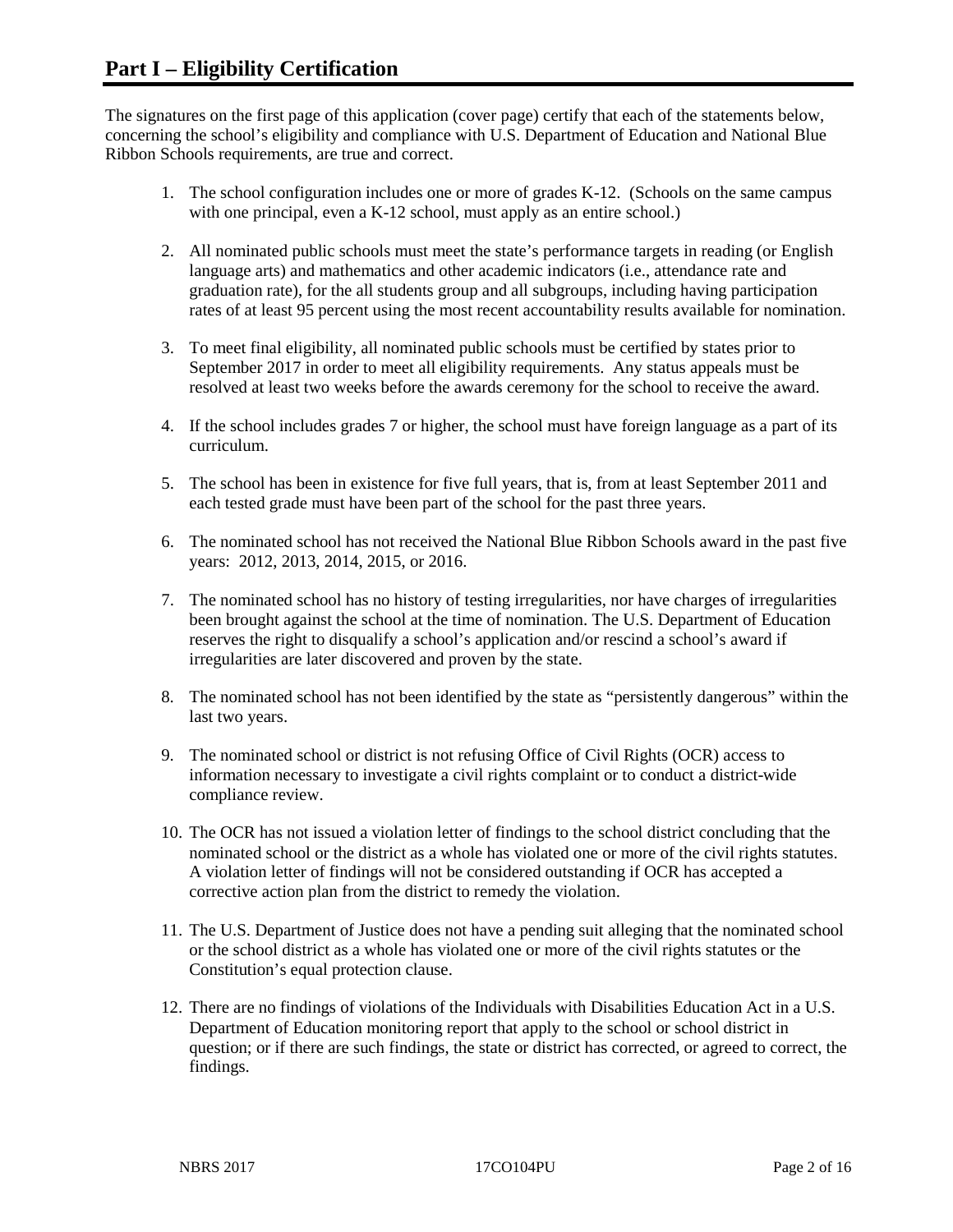#### **Data should be provided for the most recent school year (2016-2017) unless otherwise stated.**

#### **DISTRICT**

1. Number of schools in the district  $14$  Elementary schools (includes K-8) (per district designation): 3 Middle/Junior high schools 2 High schools 0 K-12 schools

19 TOTAL

**SCHOOL** (To be completed by all schools)

2. Category that best describes the area where the school is located:

[] Urban or large central city

[X] Suburban with characteristics typical of an urban area

[ ] Suburban

- [ ] Small city or town in a rural area
- [ ] Rural
- 3. Number of students as of October 1, 2016 enrolled at each grade level or its equivalent in applying school:

| Grade                           | # of         | # of Females | <b>Grade Total</b> |
|---------------------------------|--------------|--------------|--------------------|
|                                 | <b>Males</b> |              |                    |
| <b>PreK</b>                     | 0            | $\theta$     | 0                  |
| $\mathbf K$                     | 45           | 47           | 92                 |
| $\mathbf{1}$                    | 45           | 29           | 74                 |
| $\overline{2}$                  | 48           | 26           | 74                 |
| 3                               | 40           | 42           | 82                 |
| 4                               | 42           | 34           | 76                 |
| 5                               | 50           | 33           | 83                 |
| 6                               | 0            | $\theta$     | 0                  |
| 7                               | 0            | 0            | 0                  |
| 8                               | 0            | 0            | 0                  |
| 9                               | 0            | 0            | 0                  |
| 10                              | 0            | 0            | 0                  |
| 11                              | 0            | 0            | 0                  |
| 12 or higher                    | 0            | 0            | 0                  |
| <b>Total</b><br><b>Students</b> | 270          | 211          | 481                |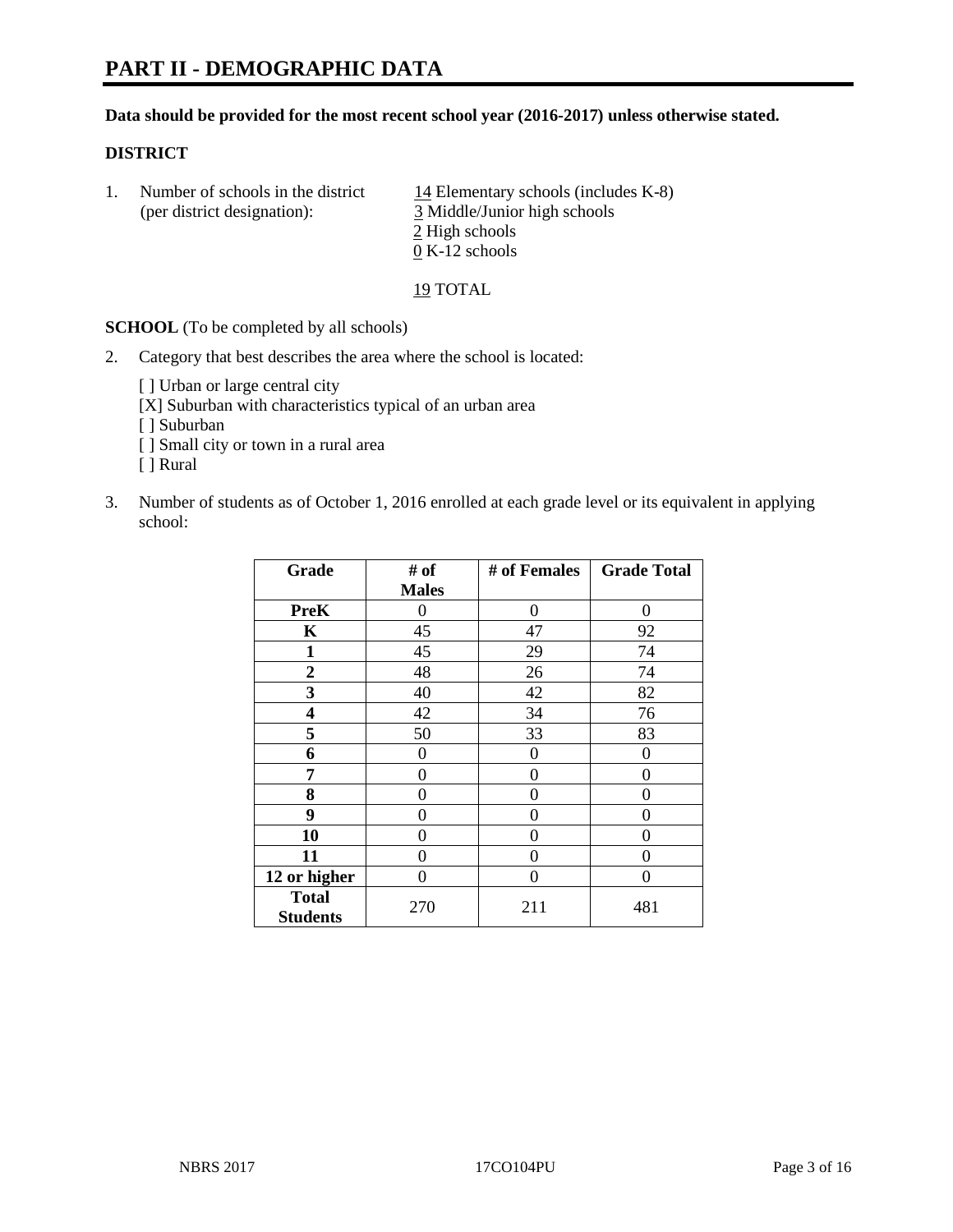the school: 1 % Asian

4. Racial/ethnic composition of  $1\%$  American Indian or Alaska Native 17 % Black or African American 40 % Hispanic or Latino 1 % Native Hawaiian or Other Pacific Islander 29 % White 11 % Two or more races **100 % Total**

(Only these seven standard categories should be used to report the racial/ethnic composition of your school. The Final Guidance on Maintaining, Collecting, and Reporting Racial and Ethnic Data to the U.S. Department of Education published in the October 19, 2007 *Federal Register* provides definitions for each of the seven categories.)

5. Student turnover, or mobility rate, during the 2015 – 2016 school year: 27%

This rate should be calculated using the grid below. The answer to (6) is the mobility rate.

| <b>Steps For Determining Mobility Rate</b>         | Answer |  |
|----------------------------------------------------|--------|--|
| (1) Number of students who transferred to          |        |  |
| the school after October 1, 2015 until the         | 40     |  |
| end of the 2015-2016 school year                   |        |  |
| (2) Number of students who transferred             |        |  |
| <i>from</i> the school after October 1, 2015 until | 92     |  |
| the end of the 2015-2016 school year               |        |  |
| (3) Total of all transferred students [sum of      | 132    |  |
| rows $(1)$ and $(2)$ ]                             |        |  |
| (4) Total number of students in the school as      | 493    |  |
| of October 1, 2015                                 |        |  |
| $(5)$ Total transferred students in row $(3)$      | 0.268  |  |
| divided by total students in row (4)               |        |  |
| $(6)$ Amount in row $(5)$ multiplied by 100        | 27     |  |

6. English Language Learners (ELL) in the school:  $10\%$ 

48 Total number ELL

Specify each non-English language represented in the school (separate languages by commas): **Spanish** 

- 7. Students eligible for free/reduced-priced meals: 70 % Total number students who qualify: 411
- 8. Students receiving special education services: 12 %

56 Total number of students served

Indicate below the number of students with disabilities according to conditions designated in the Individuals with Disabilities Education Act. Do not add additional conditions. It is possible that students may be classified in more than one condition.

| 0 Autism                              | $\underline{0}$ Orthopedic Impairment   |
|---------------------------------------|-----------------------------------------|
| 0 Deafness                            | 6 Other Health Impaired                 |
| 0 Deaf-Blindness                      | 22 Specific Learning Disability         |
| 1 Emotional Disturbance               | 23 Speech or Language Impairment        |
| 0 Hearing Impairment                  | 0 Traumatic Brain Injury                |
| 0 Mental Retardation                  | 0 Visual Impairment Including Blindness |
| $\underline{0}$ Multiple Disabilities | 4 Developmentally Delayed               |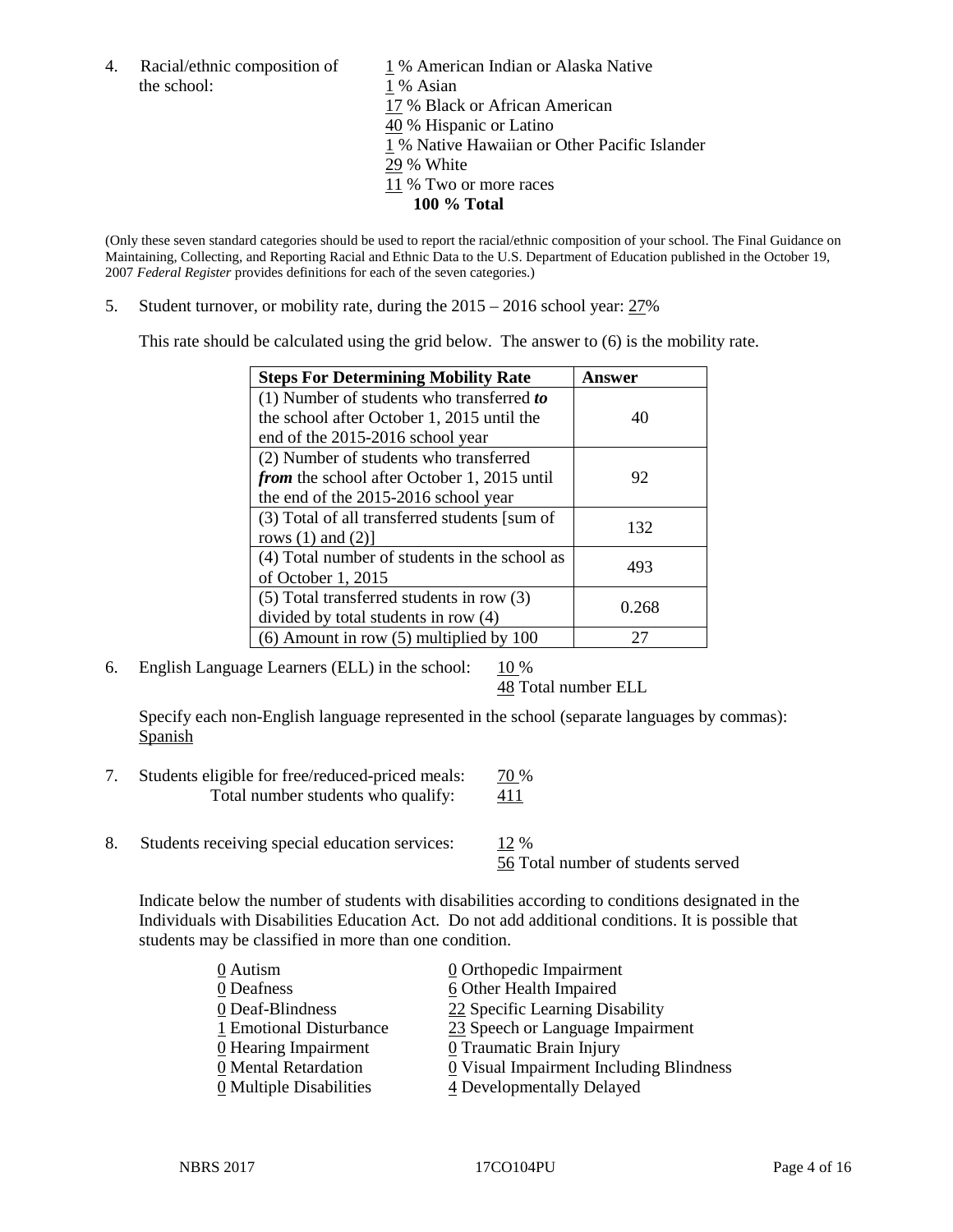- 9. Number of years the principal has been in her/his position at this school: 5
- 10. Use Full-Time Equivalents (FTEs), rounded to nearest whole numeral, to indicate the number of school staff in each of the categories below:

|                                        | <b>Number of Staff</b> |
|----------------------------------------|------------------------|
| Administrators                         |                        |
| Classroom teachers including those     |                        |
| teaching high school specialty         | 23                     |
| subjects                               |                        |
| Resource teachers/specialists/coaches  |                        |
| e.g., reading, math, science, special  | 7                      |
| education, enrichment, technology,     |                        |
| art, music, physical education, etc.   |                        |
| Paraprofessionals under the            |                        |
| supervision of a licensed professional |                        |
| supporting single, group, or classroom |                        |
| students.                              |                        |
| Student support personnel              |                        |
| e.g., guidance counselors, behavior    |                        |
| interventionists, mental/physical      |                        |
| health service providers,              | 6                      |
| psychologists, family engagement       |                        |
| liaisons, career/college attainment    |                        |
| coaches, etc.                          |                        |

- 11. Average student-classroom teacher ratio, that is, the number of students in the school divided by the FTE of classroom teachers, e.g., 22:1 21:1
- 12. Show daily student attendance rates. Only high schools need to supply yearly graduation rates.

| <b>Required Information</b> | 2015-2016 | 2014-2015 | 2013-2014 | 2012-2013 |     |
|-----------------------------|-----------|-----------|-----------|-----------|-----|
| Daily student attendance    | 95%       | 93%       | 95%       | 94%       | 95% |
| High school graduation rate | 0%        | 0%        | 0%        | 9%        | 0%  |

#### 13. **For high schools only, that is, schools ending in grade 12 or higher.**

Show percentages to indicate the post-secondary status of students who graduated in Spring 2016.

| <b>Post-Secondary Status</b>                  |    |
|-----------------------------------------------|----|
| Graduating class size                         |    |
| Enrolled in a 4-year college or university    | 0% |
| Enrolled in a community college               | 0% |
| Enrolled in career/technical training program | 0% |
| Found employment                              | 0% |
| Joined the military or other public service   | 0% |
| )ther                                         |    |

14. Indicate whether your school has previously received a National Blue Ribbon Schools award. Yes X No

If yes, select the year in which your school received the award. 2011

15. In a couple of sentences, provide the school's mission or vision statement.

Increase Learning For All

16. **For public schools only**, if the school is a magnet, charter, or choice school, explain how students are chosen to attend.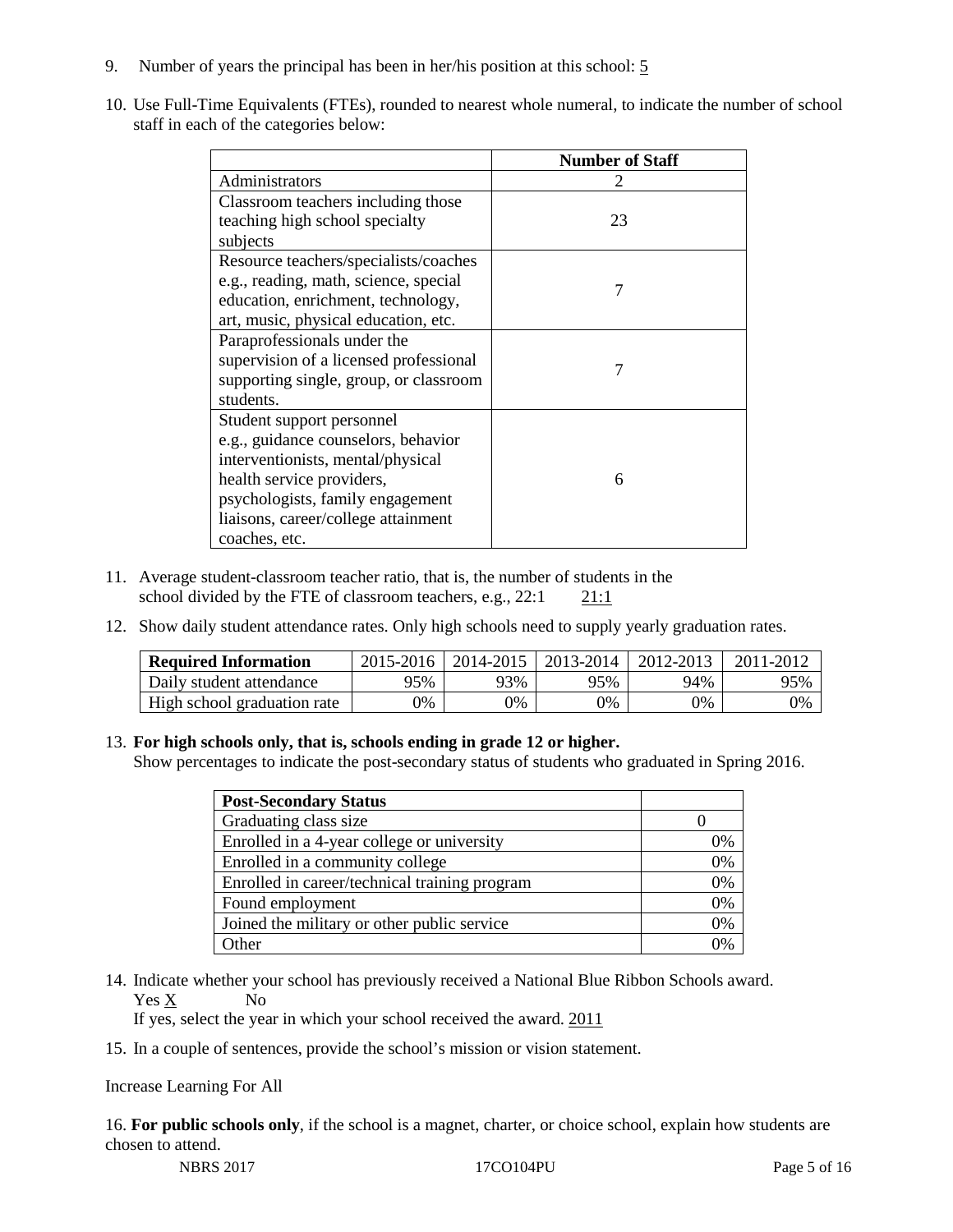# **PART III – SUMMARY**

"Wildflower Elementary is a National Blue Ribbon School of Excellence that engineers a safe environment of rigor, eagerness to excel, and community investment, while providing a learning experience tailored to meet the potential of our students."

Welcome to Wildflower Elementary School, located in the southeast side of Colorado Springs and home to 472 students, grades kindergarten through fifth. We are a Title I School whereby 69% of our students qualify for free and reduced lunch. We take pride in the diverse enrollment of our school that includes 69% of our population coming from a minority heritage. Wildflower Elementary School serves its surrounding community and their families who reside in low socioeconomic status homes. Many of our south Colorado Springs residents have limited educational backgrounds with only 14.7% of community members holding a Bachelor's Degree or higher.

Established in 1983, Wildflower has cultivated a safe environment of high expectations that fosters learning for all students. Our school has been the recipient of prestigious awards such as The National Blue Ribbon Award in 2011, the National Title I Distinguished School for Closing the Achievement Gap in 2016, and the John Irwin Award of Excellence in 2016 for closing the achievement gap for two consecutive years. We incorporate a school wide behavioral management system that emphasizes positive reinforcement for our students. This behavioral management system centers around our core beliefs of Respect, Organization, Achievement, and Responsibility (ROAR). ROAR behavior is expected and reinforced in all classrooms and throughout the school. Individual students are recognized on a monthly basis for demonstrating these skills with a school wide announcement, award, a positive phone call home, and lunch with administrators.

We continue to build a strong relationship with our Wildflower community and stakeholders by informing families about upcoming events using our newsletter, flyers, marquee, Twitter, and Facebook. Some of the well-established traditions that occur during the school year are the Thanksgiving family lunch, fall carnival, field day, grade level concerts, awards assemblies, student Skate City nights, book fairs and the Million Father March. Throughout the year, parents are invited to partake in literacy, math, and science family nights. On these nights, parents and students enjoy learning new strategies so that they can incorporate literacy and math skills at home. Each student that participates in the literacy or math night receives a free book and make and take activities. Our staff also offers tutoring in literacy and math to help our struggling students. In addition, students are given leadership opportunities through our student council, honor choir, computer coding club, cheerleading, art club, creative writing club, and science club. Heart-healthy activities such as 100-mile club, intramurals, and Jump Rope for Heart are also promoted throughout the year. Furthermore, we have formed many community partnerships with companies such as Harris Corporation, Annual Literacy Festival hosted by University of Colorado at Colorado Springs, Big Brothers Big Sisters, Bank of Colorado, the STAR Base Program through Peterson Air Force Base, and the World Class Athletes from our local army post Fort Carson.

The commitment and dedication of our staff has helped develop a positive culture of excellence at Wildflower. Our staff continually ensures our students grow academically. Each grade level has developed a method for tracking student data. Teachers use progress monitoring tools regularly to track achievement and growth, and all students participate in daily intervention or enrichment groups. We also have weekly grade level meetings to discuss student data and behavior concerns. During these meetings we review interventions and resources for students that are not making sufficient academic or behavioral progress. We then discuss and evaluate what changes are needed to ensure that our Response to Intervention (RtI) process is meeting the needs of each individual student. Each member of our staff also meets with their colleagues on a regular basis. Through this vertical articulation, kindergarten through fifth grade teachers are able to share strategies, problem solve, and establish next steps so that gaps in instruction are resolved and all students are demonstrating growth. In addition, we have comprehensive staff meetings every Monday as a Professional Learning Community (PLC). These meetings allow our staff to share their abundant knowledge and resources with one another, and facilitate best practices to benefit the academic growth and positive culture of our school. These initiatives, that our staff regularly and selflessly take part in, lead to increased student achievement, school wide.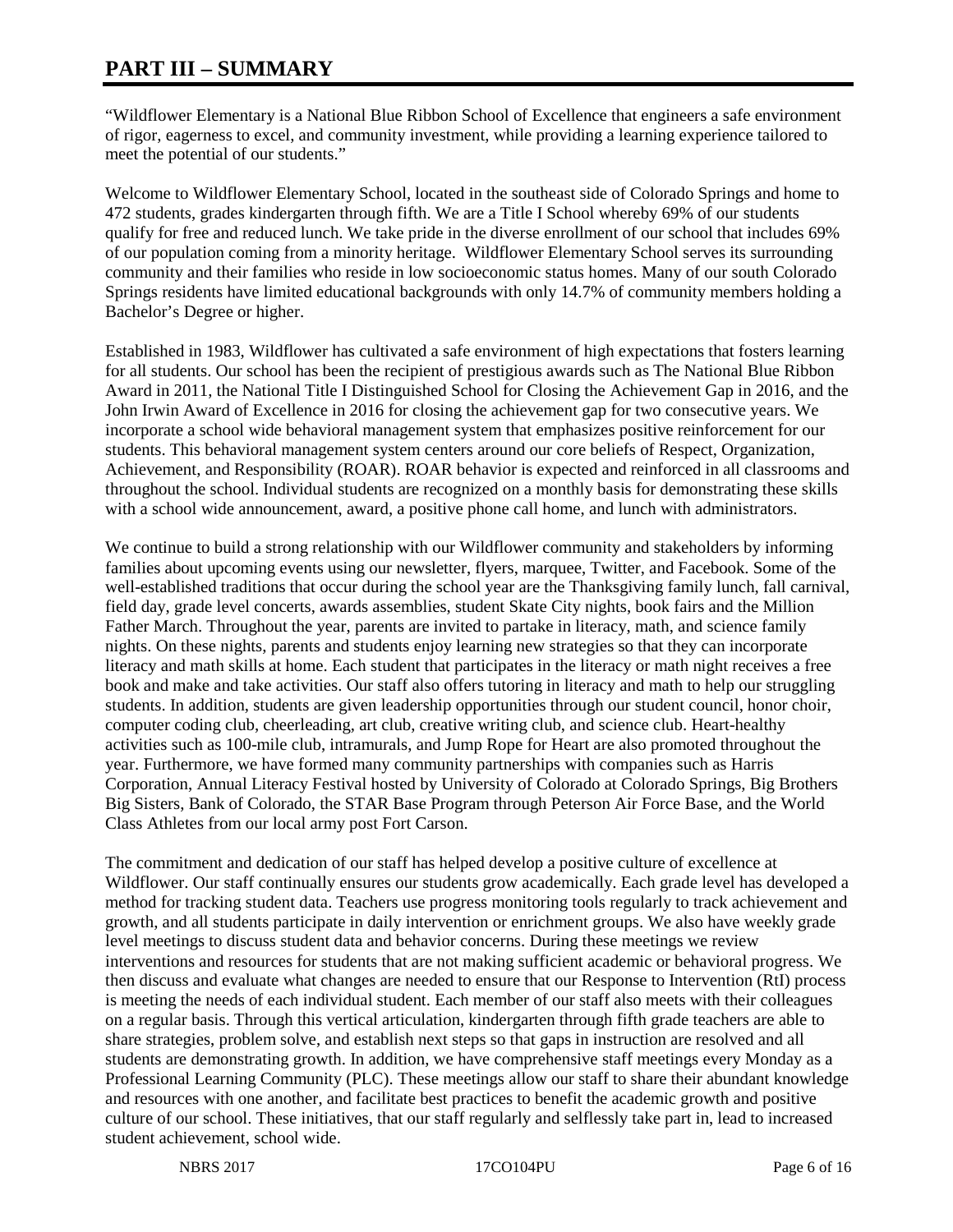Wildflower also strives to continue to incorporate technology into our classrooms. All K-5 classrooms, including Special Education (SPED), Culturally Linguistic Diverse Education (CLDE), Art, Music, and Physical Education have Smart Boards and document cameras. Additionally, each classroom teacher is provided with an iPad. Three sets of classroom laptops are available for student use. Students attend technology class on a weekly basis in order to keep up with the growing demand for increased technological skills.

Since initially receiving the National Blue Ribbon Award in 2011, Wildflower continues to serve our community by promoting a positive culture of excellence for our students. In the past five years, numerous families have opted to come to Wildflower through choice enrollment. We continue to welcome staff from other schools around Colorado to model highly effective instruction and collaboration. Many of our staff have mentored teachers outside of our building and have generously shared ideas, plans, resources, and teacher created materials. We realize that our job is never complete and strive to better ourselves, our instruction, and our school to always give students the best education possible. We know their futures depend on it!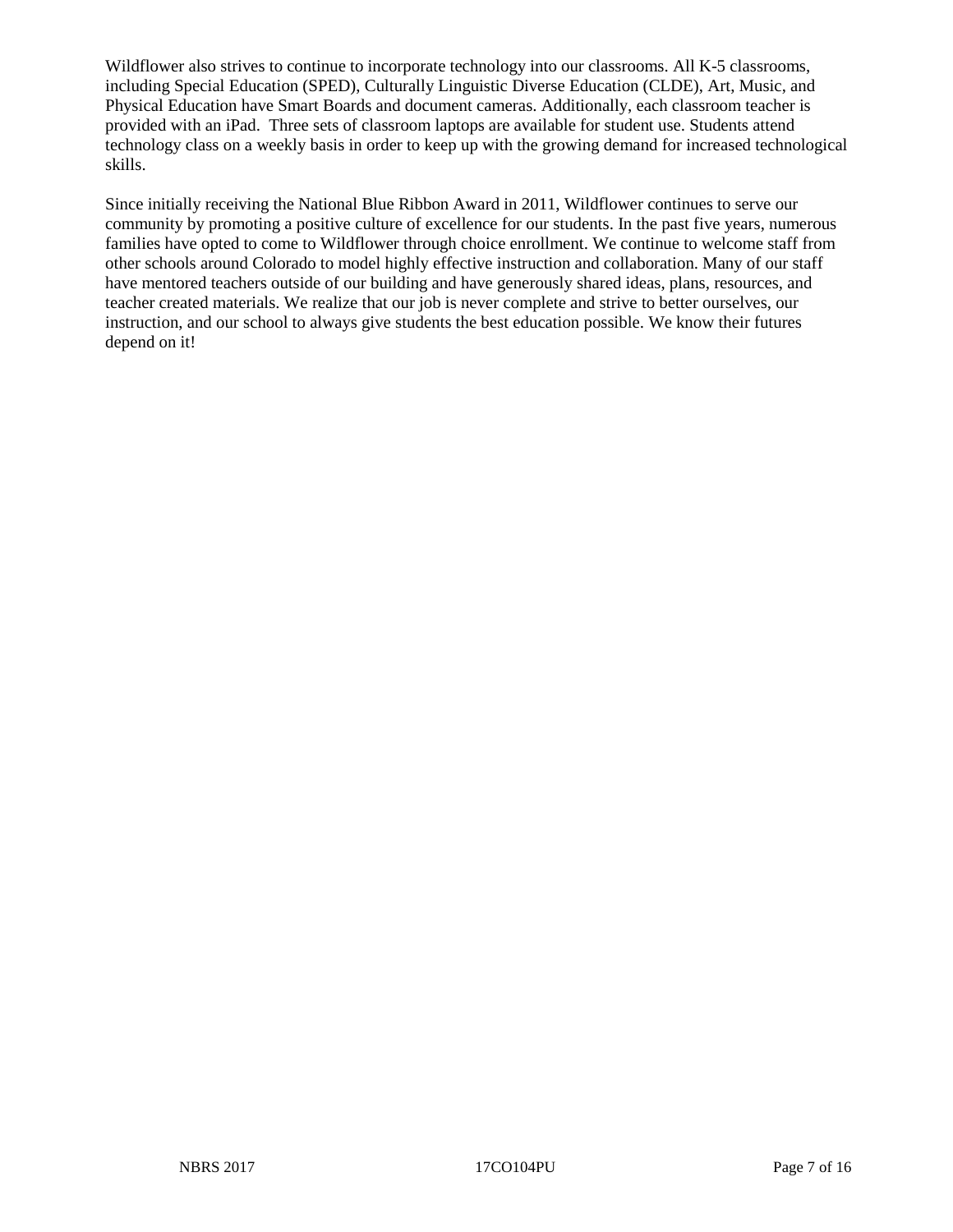# **1. Core Curriculum:**

English Language Arts teachers have utilized the Harrison School District Two-created curriculum map, which addresses the Common Core Standards of language, reading, and writing. In order to practice foundational language skills, primary grades use Saxon Phonics lessons daily, while the intermediate grades use Evan Moor Daily Language Review and Language Fundamentals. Reading lessons are comprised of modeled think-alouds using complex texts, guided practice, as well as independent practice. Online resources such as Reading A-Z, Newsela, and ReadWorks are used to supplement reading material in all grade levels, in addition to district provided anchor texts. During the independent practice portion of the lesson, students read rigorous texts at their differentiated instructional reading level using both informational and literary texts. Primary grades also incorporate daily reading stations, which consist of guided reading groups with classroom teachers and para-professionals, as well as engaging activities to reinforce phonics and foundational reading skills.

The writing process is taught using The Write Tools in primary grades and Write Steps in intermediate grades. Students in kindergarten through second grade learn foundational writing skills, such as capitalization, punctuation, and how to construct complete sentences, later transitioning into writing full paragraphs. Students in third through fifth grade focus on multi-paragraph essays and narrative stories, incorporating the 6+1 traits of writing. These traits include ideas, organization, voice, word choice, sentence fluency, and conventions. Students at all grade levels create Thinking Maps to organize their ideas within writing plans, learning how to construct differentiated plans for each genre of writing. Teachers incorporate writing into their reading lessons by utilizing methods such as responding to text in written form. This includes narrative, opinion-based, and informative responses, which enhances comprehension in all genres of writing.

During the 2016-2017 school year, our district adopted Eureka Math as our primary mathematics curriculum. This rigorous program was designed to achieve Common Core Standards at each grade level and challenge students to develop a full understanding of mathematics at an application level. It emphasizes vertical alignment, as it builds upon the prior grade and continually reviews previously taught concepts within each module. This teaches students to attend to precision, which is one of the standards of mathematical practice. The structure of math lessons at Wildflower remains consistent across grade levels. Teachers ensure that all students have opportunities for daily fluency practice, an application problem, which builds on prior learning and requires students to explain and show their thinking, collaborative work. and independent practice. Math stations using manipulatives and teacher-created activities are used to reinforce concepts and promote student engagement. Our math teachers also integrate supplementary materials such as Common Core Coach (Triumph Learning, 2015) and Motivation Math (Mentoring Minds, 2015) to facilitate practice with multiple choice questions. Motivation Math encourages student selfassessment, as students can track their growth according to each Common Core Standard. Singapore Math Strategies are implemented as an additional resource to allow for frequent inclusion of manipulatives, which solidifies learning.

Science instruction is structured from district-developed curriculum maps, which separate Colorado State Standards into various units. Wildflower recently adopted Science: A Closer Look (McGraw Hill, 2011) as our core science curriculum. This program promotes interdisciplinary learning, specific strategies for differentiated instruction, as well as support for English Language Learners. Our teachers seamlessly incorporate reading and writing into science instruction using resources such as Science Weekly (Scholastic), and provide students with opportunities for research projects and engaging writing activities written in both expository and narrative form. Furthermore, interactive websites and videos such as Brain Pop, Brain Pop Jr., Bill Nye, and Discovery Education reinforce scientific concepts. Students are also provided with opportunities to conduct and observe science experiments in order to facilitate engagement and maximize learning through hands-on interaction.

Social Studies is taught using the district-adopted text, The Colorado Story (Gibbs Smith Education, 2011),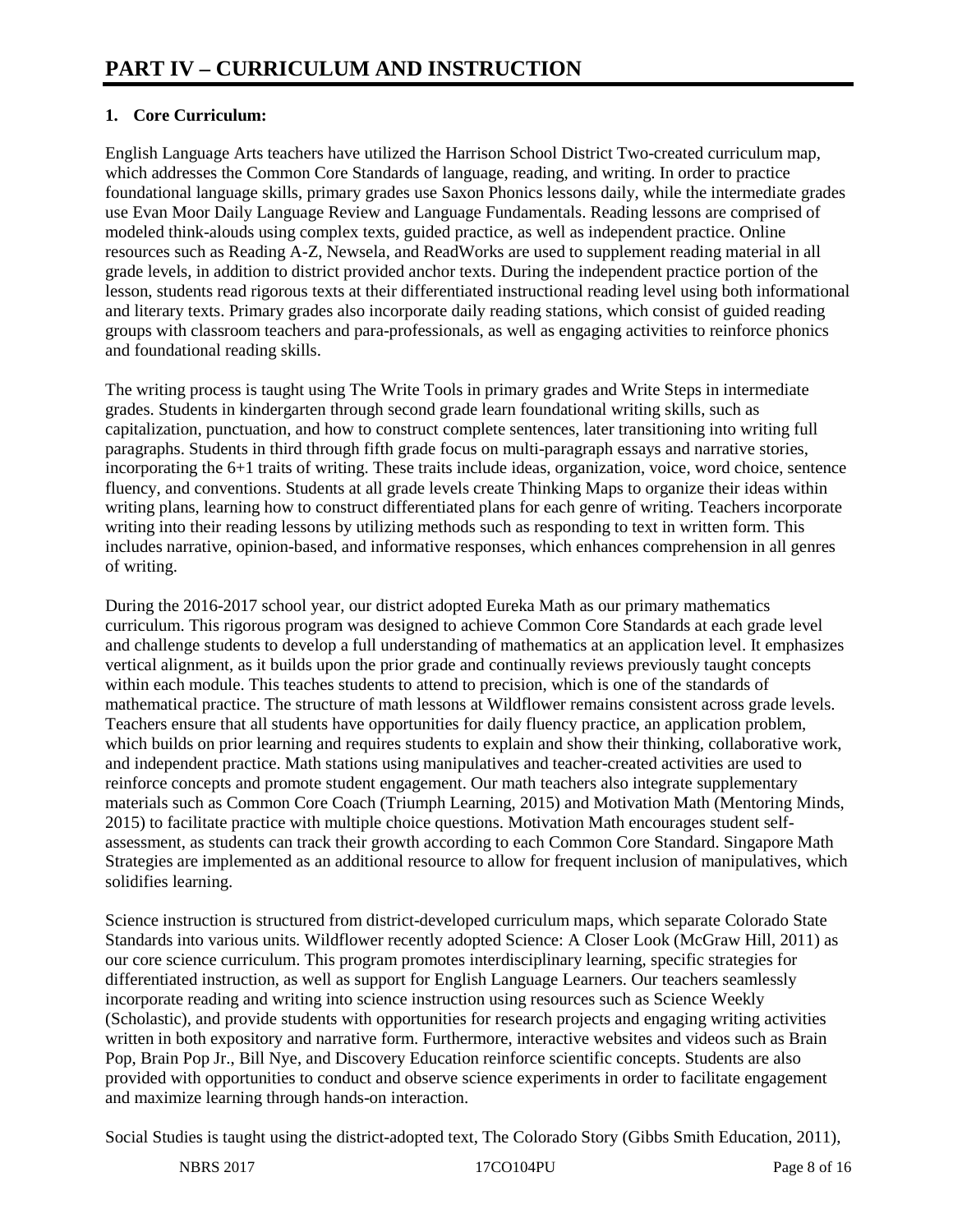which teaches content through stories of place, people, land, objects, photographs, and real life experiences. Teachers also use supplemental materials such as Spotlight on Colorado: Pathway to Statehood (PowerKids Press, 2016), Social Studies Weekly (America's New Textbook), Scholastic News, as well as Brain Pop and Brain Pop Jr. to ensure all standards are mastered. History, geography, economics, and civics are embedded into reading lessons at all grade levels using complex nonfiction texts. In the primary grades, students learn about essential map skills, citizenship, their community, and long and short term financial goals, while intermediate students study topics such as Colorado history, geographic regions within their state, the three branches of government, and the American Revolution.

# **2. Other Curriculum Areas:**

All students at Wildflower Elementary receive visual arts, performing arts, physical education, and technology classes on a 4-day rotation. Staff members are proactive in ensuring their curriculum supports interdisciplinary learning through a variety of media in order to reinforce Common Core Standards. All specials teachers are committed to helping the school and district achieve academic goals, and incorporate instructional strategies such as sentence stems, higher-level thinking questions, Talk Read Talk Write (Motley, 2016), anchor charts, and Thinking Maps on a daily basis. The specials teachers also support and enhance the school culture through additional push-in interventions, after-school clubs, and tutoring.

At Wildflower, we believe in the power of the arts as a means of supporting child development and acknowledging all learning styles. When students explore performing arts, they adhere to state and district standards and initiatives in a modernized way. Performances for the school and community include a focus on 21st century popular music to reinforce student background knowledge and deepen student understanding and appreciation for both American and world culture. In addition to using instruments, listening and vocal skills, students are expected to use language-rich vocabulary during their peer conversations. Furthermore, students engage in writing activities to deepen their musical understanding by incorporating analysis and their learning into life outside of school. Students are expected to integrate various dance and cultural characteristics in their singing or instrumental practice in an appropriate and respectful way, which highlights the importance of cultural appreciation. Recently, Wildflower Elementary was awarded a \$5,000 instrument replenishment grant that will support students' kinesthetic and musical learning styles.

Visual Arts are based on the Colorado State Visual Arts Standards. Art units focus on the connections between history, culture, and media as a way to motivate students to relate the arts to their environment. Students have the opportunity to explore the arts from many different perspectives to create a rigorous, interdisciplinary program that promotes a well-rounded experience. A wide variety of media is utilized to further develop fine motor skills and differentiate for students with different learning styles. During the 2016-2017 school year, there has been a strong emphasis on ceramics within many facets of the curriculum at all grade levels. The utilization of the kiln has sparked students' curiosity, which has increased motivation and engagement dramatically. Students also have multiple opportunities to display art in a professional setting. Collaborative art created by art club students is displayed at the Broadmoor World Arena from April through September, and at the Sand Creek Library for a month during the school year. Furthermore, music, art, and technology are incorporated across all grade levels to create cross curricular portfolios of students' achievement throughout the school year.

Our Physical Education program follows Harrison School District Two's curriculum map, which is based up on the Colorado Department of Education's Academic Standards for Physical Education and National Association for Sport and Physical Education (NASPE) Standards. Resources such as Sports, Play, and Active Recreation for Kids (S.P.A.R.K.) and The Exemplary Physical Education Curriculum (EPEC) provide supplementary support to ensure students learn to take responsibility of their own health and wellbeing outside of the school environment. Cross-curricular learning is promoted through daily incorporation of writing journals, in which students record key vocabulary and discoveries made while practicing physical skills. Demonstration of Learning (DOL) activities are created in conjunction with appropriate grade level reading, writing, and mathematical benchmarks.

The use of technology is thoroughly embedded in every aspect of student learning: through SMART Board lessons, formal and informal assessments using various online programs such as Google Forms, teacher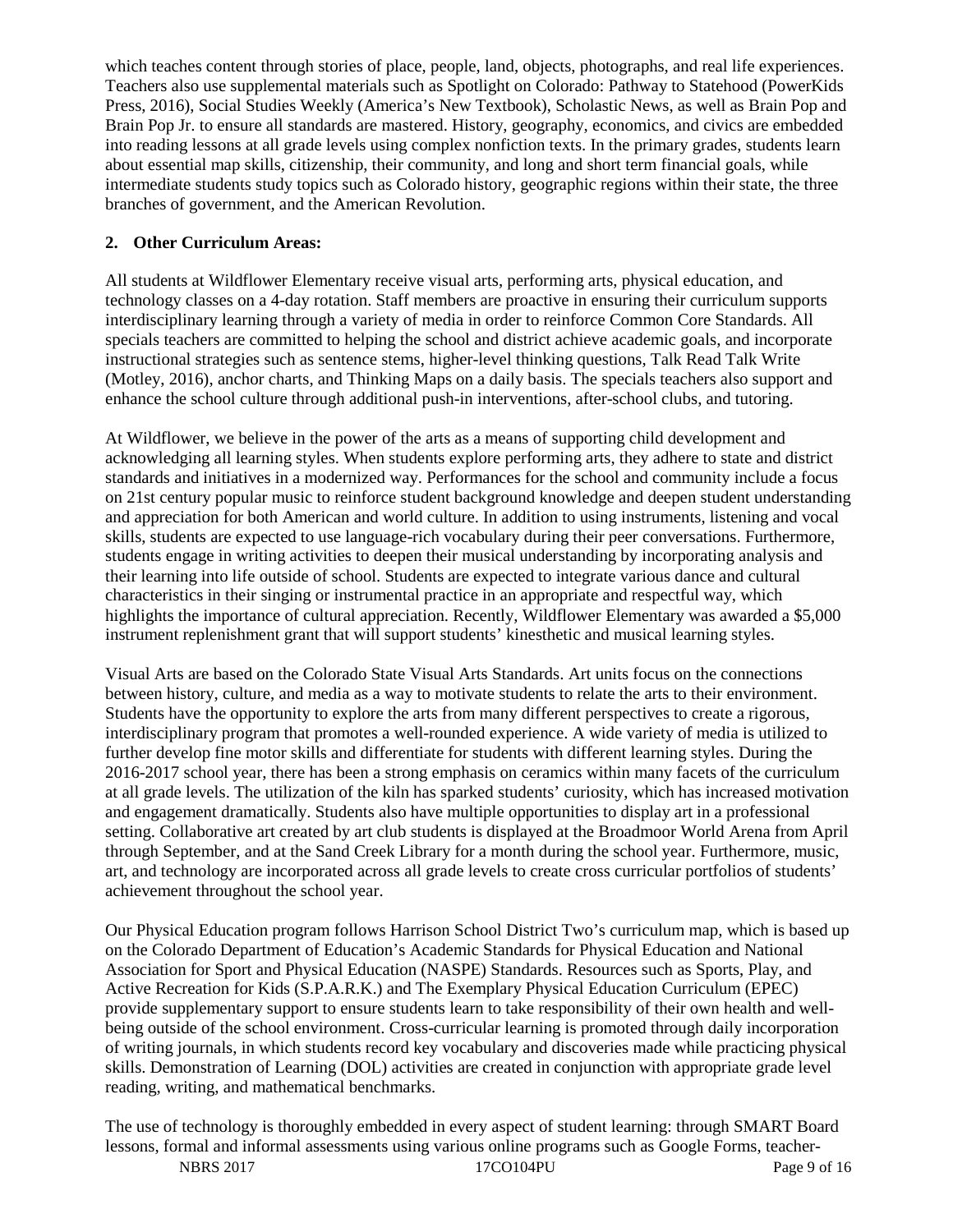created data organization, and consistent student access to laptops and iPads. During technology class, students work toward mastery of International Society for Technology in Education (ISTE) Standards, as well as technological competencies developed by Harrison School District Two. Students learn to create, problem solve, think critically, and collaborate using various technologies. The goal of the technology curriculum is not merely proficiency in using a computer, but rather for students to use various tools in order to innovatively impact their world. Technology is embedded into morning tutoring to enhance reading fluency and math proficiency, as well as after-school enrichment, which allows students to explore computer coding, robotics, and game creation.

#### **3. Instructional Methods, Interventions, and Assessments:**

Wildflower has several instructional approaches that are key to our success. We are unique instructionally because we departmentalize. Each teacher specializes in content areas such as math, science, reading, or writing. This structure allows our teachers to devote their time toward lesson planning for two subjects, increasing understanding of that content, while still promoting collaboration between team members, as all students rotate through classes throughout the day. Students are ability-grouped based on data and analysis of reading, writing, and math scores. Ability grouping our students enables teachers to focus on strengths and needs of each student, promoting differentiation in all content areas. Teachers are then able to scaffold instruction and push students to their maximum potential. Grouping in this manner also facilitates additional teacher support for the students that need the most help. Students move fluidly through groups throughout the year based on their growth and academic performance to ensure that their individual needs are met.

Interventions and support programs are essential to Wildflower's success. To ensure high levels of student learning, Wildflower uses many researched-based instructional strategies such as Kagan, collaborative groups, multiple response strategies, anchor charts, and goal setting. Each grade has an intervention block, which supports the individual learning needs of every student, including our Gifted and Talented, English Language Learners, and Special Education students. We also offer before and after school tutoring. Our enrichment classes allow the use of technology based programs such as Scootpad, Accelerated Reader, i-Ready, Lyrics to Learn, and Keyboarding Without Tears. To improve the skills of students performing below grade level, Wildflower invested in intervention programs including Read Naturally, Sonday System, Systematic Instruction in Phonological Awareness, Phonics, and Sight Words (SIPPS), and Burst: Reading. These programs are utilized during daily intervention blocks provided to all students. Grade levels have a designated time each day to bridge gaps in student learning and provide targeted support. Special Education teachers, English Language Development (ELD) staff, para-professionals, and classroom teachers instruct small groups, tailoring reading and math concepts specific to individual students' needs.

Wildflower uses a variety of assessments to gather accurate data in order to drive instruction. Students and families are provided with assessment results and consistently monitor and analyze their own data. We use many data points to monitor our students, including Star Math, AIMSweb, Star Reading, Dynamic Indicators of Basic Early Literacy Skills (DIBELS), Harrison District Two's Curriculum Based Measures (CBM), Colorado Measures of Academic Success (CMAS Readiness), the Partnership for Assessment of Readiness for College and Careers assessment (PARCC), District-created Common Formative Writing Assessments, and ACCESS (an English Language proficiency exam).

Assessment data is used to adapt instruction for diverse learners. Each grade level has a data binder, which is submitted to administration. Binders are comprised of common assessments, data trackers, and district, state, and nationally normed assessments. We analyze these data points weekly, identify strengths and weaknesses, modify instruction, and create learning goals. Wildflower's RtI coordinators collaborate with teachers and administration to identify students with achievement gaps so that proper interventions are in place. Students are put into instructional groups for six weeks to monitor their progress, reevaluate, and make changes as needed. Teachers ensure students fully comprehend assessments, create measurable goals based on their scores, and track progress throughout the year.

We close the achievement gap with our English Language Learners (ELL students) by grouping them according to language level. We use Teacher Toolbox Lessons aligned to Common Core Standards, WIDA consortium guidelines, and district objectives. Instruction addresses students' needs in all four domains: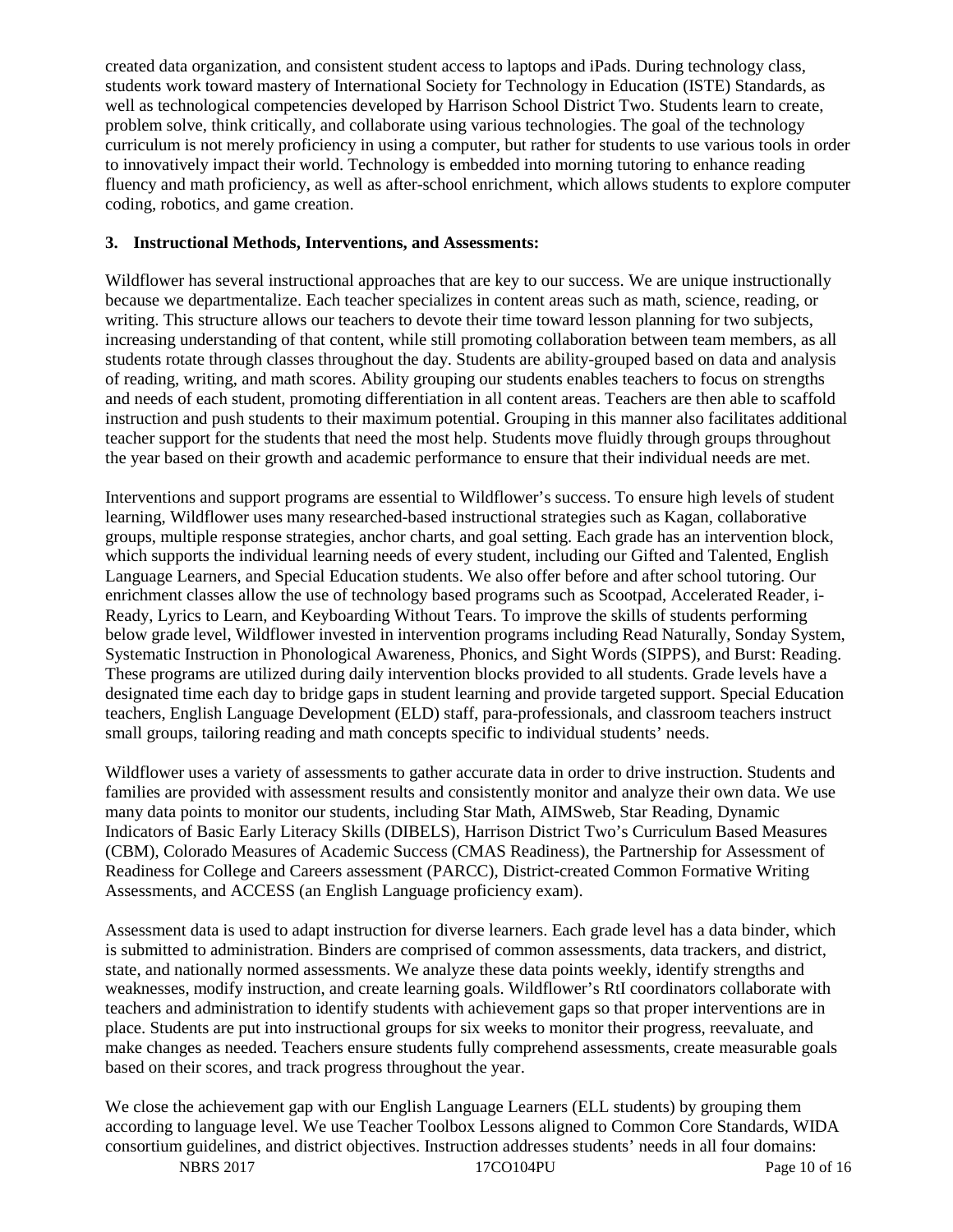listening, speaking, reading, and writing. The ELD team and classroom teachers collaborate on lesson planning, interventions, and Reading to Ensure Academic Development Plans (READ). Non-English Proficient (NEP) students use the online intervention program, i-Ready, which has an adaptive diagnostic assessment and differentiates reading lessons for each student based on their language needs. As students work through lessons and purposeful practice, they are progress-monitored, and lessons are adapted to the level and skill needed by each student.

The Special Education team collaborates with the general education staff to provide support through the RtI process, as well as providing tailored instruction to students that have an Individualized Education Plan (IEP). The support is provided with small group pull-out or, at times, on a one to one basis students requiring additional supports. This facilitates a seamless development of differentiated instruction across all grade levels. The groups are flexible, and students often move from one group to another for instructional purposes. For example, a first grade student reading at the second grade level may go to second grade for two hours of literacy instruction and subsequently return to first grade for phonics instruction to ensure skill deficits are closed. This differentiation allows for targeted instruction and meets the students at their individual level.

Our Gifted and Talented students enjoy access to project-based learning in which students learn to research, analyze, and construct learning that encompasses each of the academic content areas. Founded on classroom data and anecdotal notes, teachers recommend students for gifted and talented testing each year. All kindergarten students are also tested to ensure every child is being challenged at their individual level. These students take control of their learning in order to capitalize on their unique strengths in areas of their giftedness. Students learn how to utilize 21st Century Skills in their application of learning.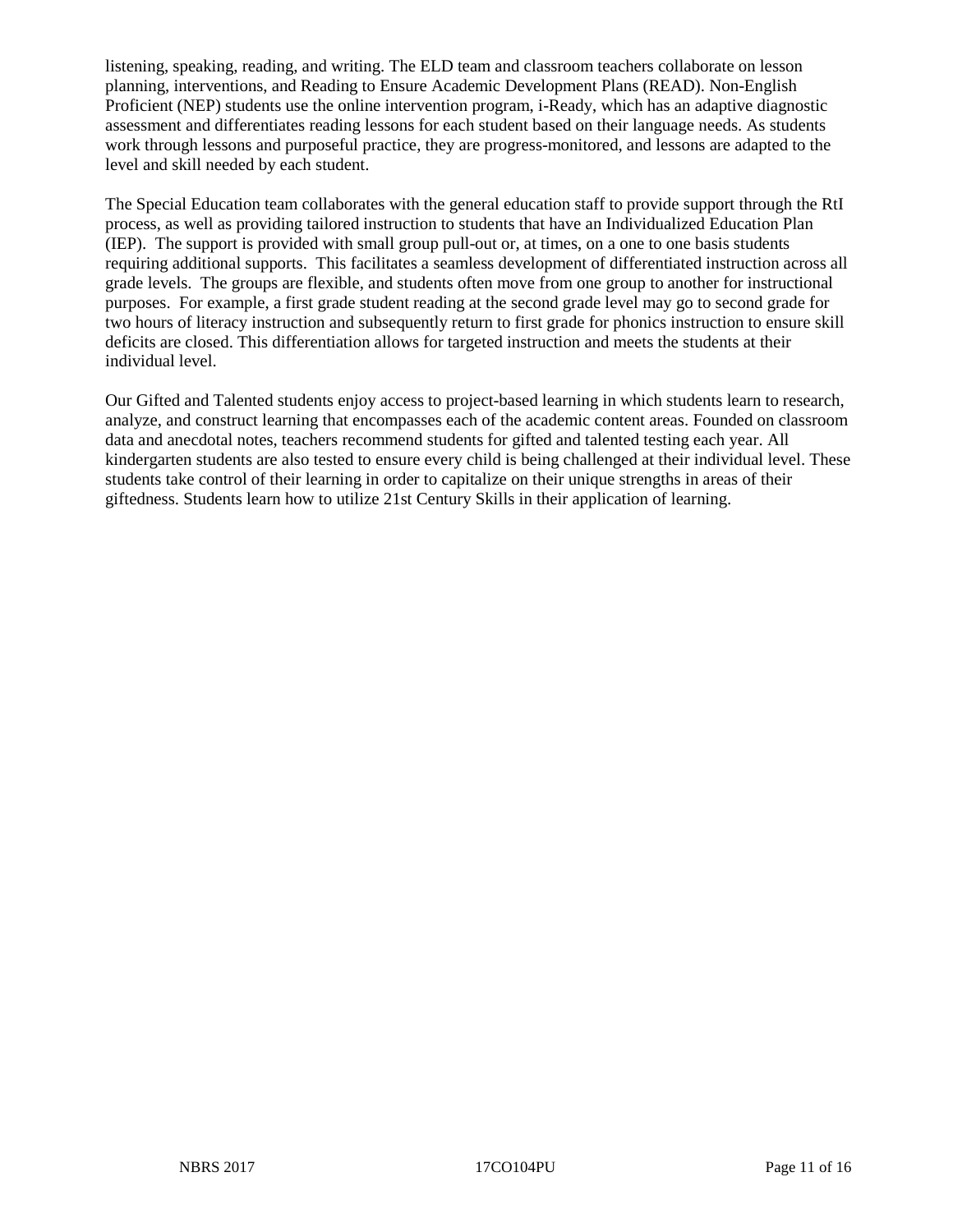### **1. School Climate/Culture:**

At Wildflower Elementary School, we provide an encouraging, supportive school climate and culture by promoting respect for all at every turn, and consistently affirming positive behavior and effort. Wildflower's core values are central to our mission and success. Though we use ROAR to set behavior expectations for our students, it is much more than an acronym; it is a belief system to which all stakeholders adhere that drives the Wildflower community. Promoting respect, organization, achievement, and responsibility in all aspects of life offers staff a common language to communicate rules and expectations to students in all grade levels. One student from each class is recognized monthly for displaying ROAR behavior. Families are invited to school for the announcement of this sought-after award, and students have the exciting opportunity to eat lunch with administrators. Photographs of Students of the Month are displayed by the front office as a way to inspire others to achieve ROAR behavior. The staff at Wildflower also promotes honorable character traits throughout the school year. Each week, the selected character trait is shared on the morning announcements to remind students of its significance in everyday life.

To support students' social and emotional needs, Wildflower provides monthly counseling tailored to fit the needs of each grade level. Our counselor also offers guidance to small groups within each grade level to support individual needs, utilizing discussion and role playing to help students learn how to form healthy friendships. She is the liaison between families and the school, by donating supplies to students in need and holding them accountable for having exceptional attendance throughout the school year. We have also partnered with Panorama Middle School to implement the national "Dude. Be Nice." anti-bullying program. This program helps students feel valued and understand the importance of not bullying others, as well as ways to recognize when others are being bullied, so that they are able to stick up for those students.

We believe in a "no excuses" approach to education. The level of shared responsibility is accomplished in a loving, caring manner with respect to our students. Regular, honest communication between staff and parents nurtures a culture of responsibility among our students. Because the Wildflower staff has low attrition, many teachers have taught multiple siblings from the same families. As a result, strong relationships in the community have formed that promote self-determination and responsibility.

Our supportive environment extends to staff members, as well. There has always been a high level of trust between administrators and teachers, resulting in instructional autonomy in the classroom. A coaching model is utilized for sharing feedback, which is comprised of positive comments and challenging questions to assist staff members in self-reflection. Furthermore, teachers welcome annual peer observations as a way to celebrate successes and learn new instructional strategies. The extra effort put forth by teachers is acknowledged and praised through announcements, handwritten notes, and gestures of appreciation.

## **2. Engaging Families and Community:**

Wildflower strives to foster a strong relationship between the school and our families. We hold numerous events throughout the year that encourage parent involvement. There is a Very Involved Parent (VIP) program, in which family members can volunteer to help within the school. Our VIP volunteers assist in preparing resources for teachers and work with students daily. We also host several academic family nights throughout the year. Literacy nights include BINGO for books and a camping night in which families wear pajamas to school, "camp out" in the gymnasium, and read books with their children. Math nights involve interactive activities, technology resources, and games to support learning in the classroom. Our science fair is a school-wide event, and all students are encouraged to participate. This includes whole-class projects at the kindergarten and first grade level, partner or small group experiments in second and third grade, and individual ventures in fourth and fifth grade. These events aim to provide parents with additional resources to support their child's education at home, as well as build relationships between school staff and the community.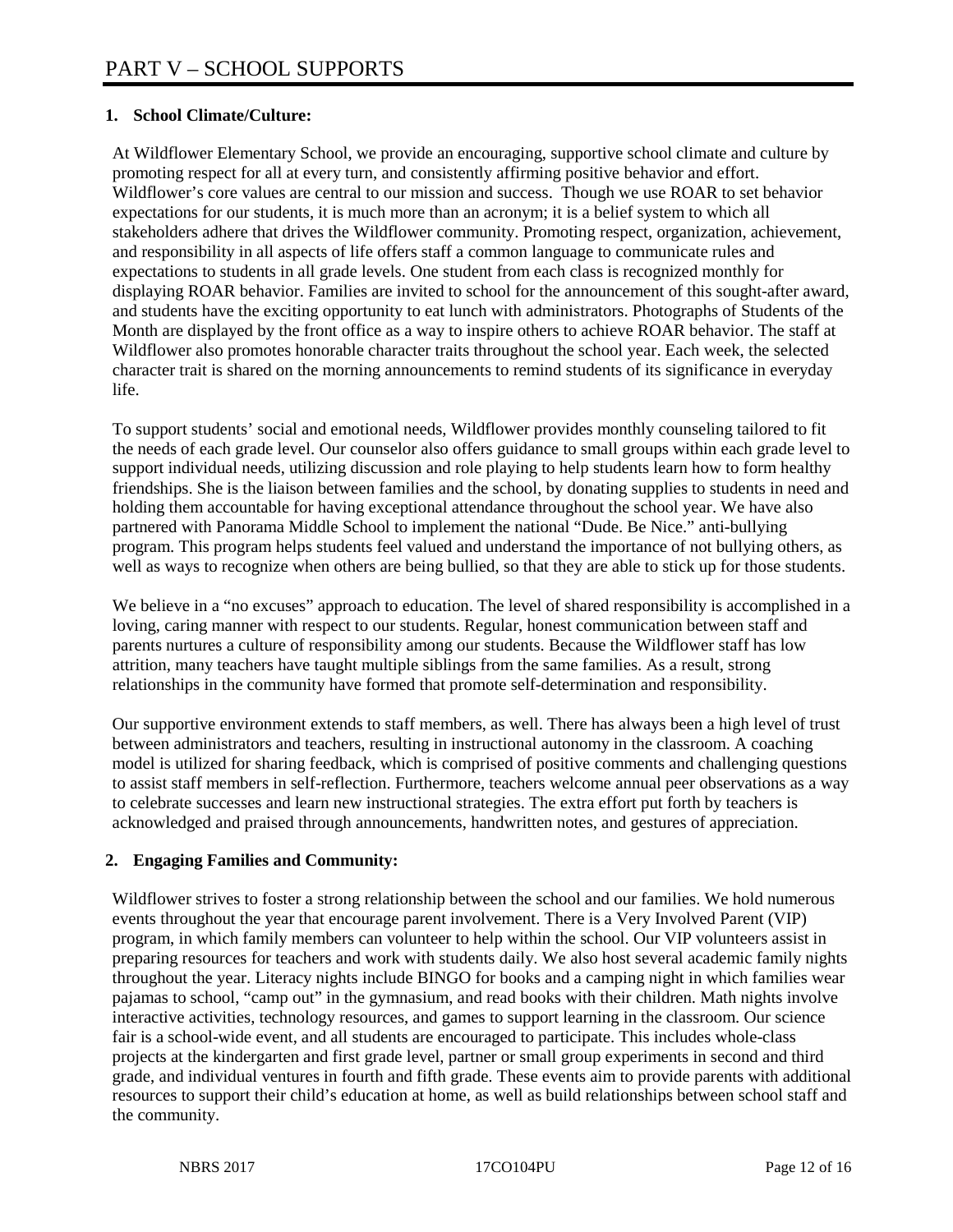In order to involve parents, we sponsor a "Meet and Greet" every year on the last day of Summer Break, giving all families an opportunity to get to know the Wildflower staff in a casual, informal manner. We also host parent-teacher conferences once per semester. During this time, teachers and administrators meet with families to discuss each child's academics in a one-on-one setting. All staff members have an open-door policy between parents and teachers, and encourage strong lines of communication. This includes phone calls home, informal conferences, e-mail, and electronic messages via our behavioral reward system, Class Dojo. We also hold quarterly awards ceremonies to celebrate achievements with students and their parents. Academic excellence, most improved, outstanding behavior, honor roll, and perfect attendance are all awarded at these ceremonies. As each year concludes, kindergarten and fifth grade students celebrate reaching an important milestone of completing their first year of school and moving on to middle school with promotion ceremonies.

In addition, Wildflower hosts several social events throughout the year. Each fall, there is a school carnival, complete with games, obstacle courses, and concessions. We also celebrate holidays throughout the year by offering special lunches in which parents are invited to eat with their children. We have a Thanksgiving lunch, Christmas lunch, and a Valentine's Day "I Love You" lunch. Wildflower families also have the opportunity to see the progress their children have made during music class, with grade-level music concerts each quarter. As a result, Wildflower families are consistently involved in school activities, as well as their children's educations.

While we understand the importance of involving parents, we also value our school's relationship with the community. Our school reaches out to the local community in many different ways, including performances by our talented honor choir and cheerleading squad. Honor choir recitals have taken place on various stages around the city, including Hotel Elegante, University of Colorado at Colorado Springs, the Literacy Festival, City Hall, the Sand Creek Library, the Urbanites, and many other school, district, and community events. The Wildcat cheerleaders have performed at Sierra High School, also located in Harrison School District Two, and in the community. Students participate in the Stamp Out Hunger campaign with our local post office and the American Heart Association's Jump Rope for Heart program each year. Wildflower also has a strong relationship with the local military community. Soldiers from Fort Carson volunteer in our classrooms weekly, spending time with our students, working with them in small groups, or reading to them. They also help students emotionally, by supporting those students with military parents.

## **3. Professional Development:**

The staff at Wildflower Elementary school are committed, lifelong learners. As our students are expected to have a positive mindset when it comes to learning and overcoming challenges, we believe that our teachers and administrators should also strive for professional growth through consistent and meaningful educational opportunities. Our school district offers professional development courses on a weekly basis, including trainings such as developing a deeper understanding of Eureka Math, application of the Sheltered Instruction Observation Protocol (SIOP model), creating a language-rich environment in classrooms, close reading, and classroom management. Our school administration encourages all teachers to attend these professional development classes and subsequently share new strategies with other staff members.

At Wildflower, we offer many opportunities within the school for professional growth, as well. Our students are released early every Monday, and during this time, teachers meet in Professional Learning Communities (PLC). These weekly meetings are led by administrators and staff, who demonstrate leadership by educating their colleagues through engaging, interactive presentations, in which staff members are able to put new instructional strategies into practice prior to implementing them in their classrooms. For example, three of our English/Language Arts (ELA) teachers attended a training on a new technique called Talk Read Talk Write (Motley, 2016). After utilizing this method in their classrooms to deepen students' understanding of the text that they read, these teachers taught all staff members how to incorporate this strategy into various content areas.

NBRS 2017 17CO104PU Page 13 of 16 We also participate in whole-staff book studies. Recently, our teachers have read books such as What Great Teachers Do Differently: 17 Things That Matter Most (Whitaker, 2012), Make Just One Change: Teach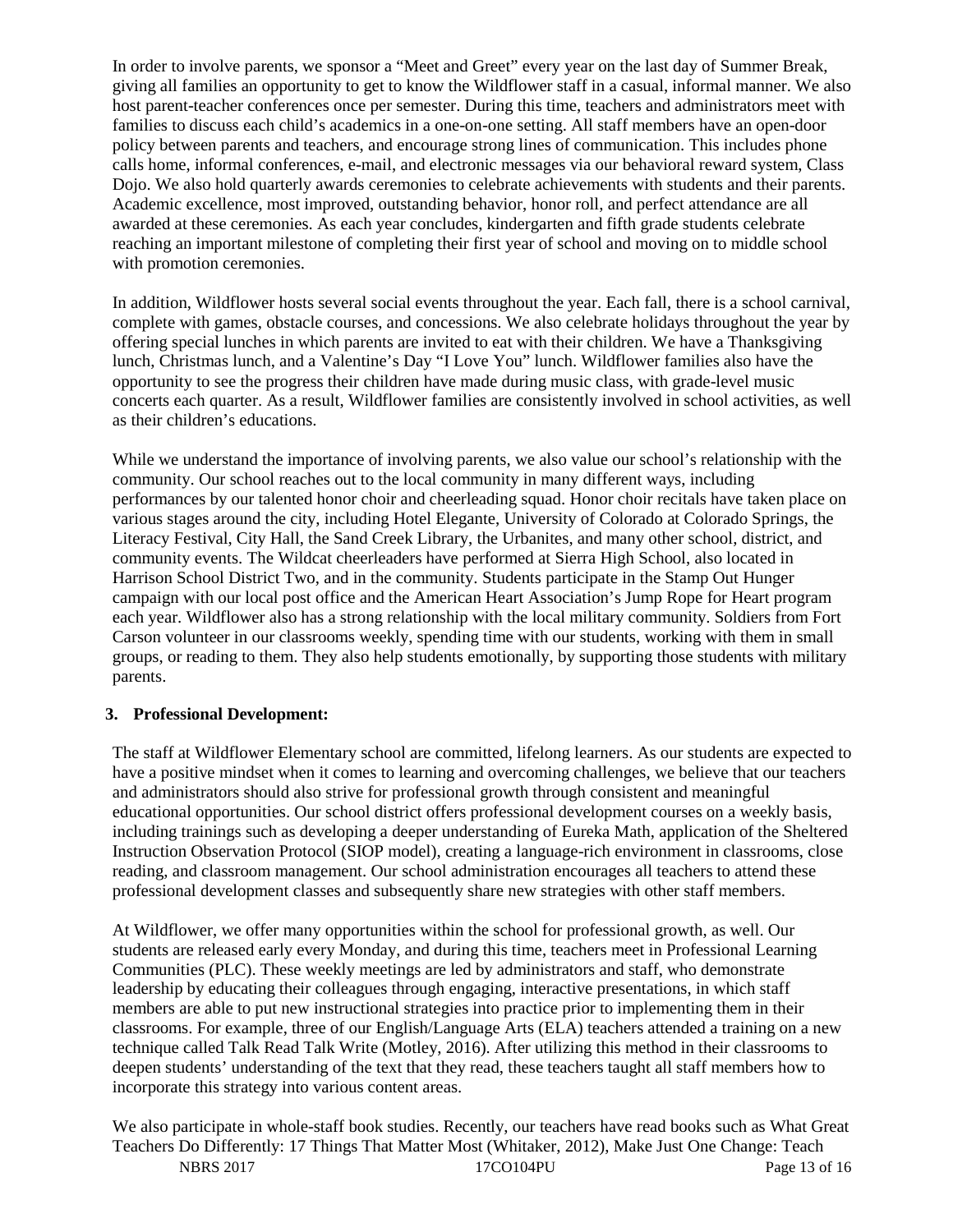Students to Ask Their Own Questions (Rothstein & Santana, 2015), and Spark: The Revolutionary New Science of Exercise and the Brain (Ratey & Hagerman, 2008) in order to improve our instructional practices. After all staff has read each book in full, each grade level leads a presentation on a designated chapter. The book is discussed in detail so we are able to understand various interpretations of what was read, as well as determine how to implement what we have learned in our classrooms.

Since our school departmentalizes, and most teachers only teach two subjects, we have monthly ELA and mathematics team meetings to discuss current instructional strengths, weaknesses, and how we can best educate our students to reach their greatest potential. Our principal attends the ELA meetings, promoting vertical articulation and support when needed, while our assistant principal is present at the math meetings to help teachers delve into our new math curriculum. Decisions such as adopting our newest writing curriculum, The Write Steps, for intermediate grades, and utilizing The Write Tools to teach primary students the writing process are discussed at these meetings.

#### **4. School Leadership:**

At Wildflower, we believe in the leadership potential of all staff and students. Our administrators encourage professional autonomy with instructional practices and classroom management, as well as inspire all teachers and para-professionals to take on leadership roles within the school and district. Each grade level has a team lead, and this teacher participates in monthly Building Leadership Team (BLT) meetings, along with our administration team. The BLT organizes school events and supports administration in school-wide decisions, including budget allocations, and also participates in the hiring process.

In order to build leadership density at various levels, our staff participates in numerous committees to best meet the needs of our students and implement district initiatives. School committees include the Health Team, Hospitality, Yearbook, Social Media, and our annual Jump Rope for Heart fundraiser. All teachers at Wildflower participate in at least one committee, and many contribute their time and effort to multiple teams. Numerous teachers are also involved in district committees. ELA teachers have taken on the role of rewriting the district's curriculum maps through the Reading and Writing Collaborators (RWC), and one math teacher from each grade level participates in the Math Collaborators. Teachers also have been involved in updating the elementary report cards to fully align with the Common Core State Standards, taken on mentorship roles outside of Wildflower, and contributed to committees involving the community such as the District Advisory Council (DAC) and School Accountability. Furthermore, staff at Wildflower have participated in Harrison School District's Collaborative Decision Making Team, which researches issues that will have a direct impact on students, such as the effect of a financial literacy curriculum at all grade levels, and subsequently makes recommendations to the School Board. We also have staff members who volunteer within the community. Two of our teachers coach track and field at Sierra High School, while others offer their time to support children at the neighborhood YMCA.

The majority of Wildflower's staff is made up veteran teachers, 15 of which have been deemed Distinguished Teachers through Harrison School District Two's challenging evaluation process. Wildflower has the highest number of Distinguished Teachers of all elementary schools in the district, and it is evident that our teachers' dedication, professionalism, and expertise in their field not only promotes the success of students, but allows for new staff to have mentors within the building. We take pride in the fact that we have the highest staff retention rate of all schools in the district, which is a direct result of our administration. Several of our teachers are currently working toward a Master's Degree in School Administration, and take on leadership roles within the building by volunteering for school and district committees, leading PLC meetings, and acting as the point of contact when administrators are out of the building.

Student leadership is promoted through after-school clubs such as Student Council, in which students take on roles such as collecting and counting Box Tops for Education, changing weekly messages on the school's marquee, acting in skits at assemblies, and running for office. Students involved with Wildflower's Honor Choir consistently demonstrate honorable behavior throughout the school year, as they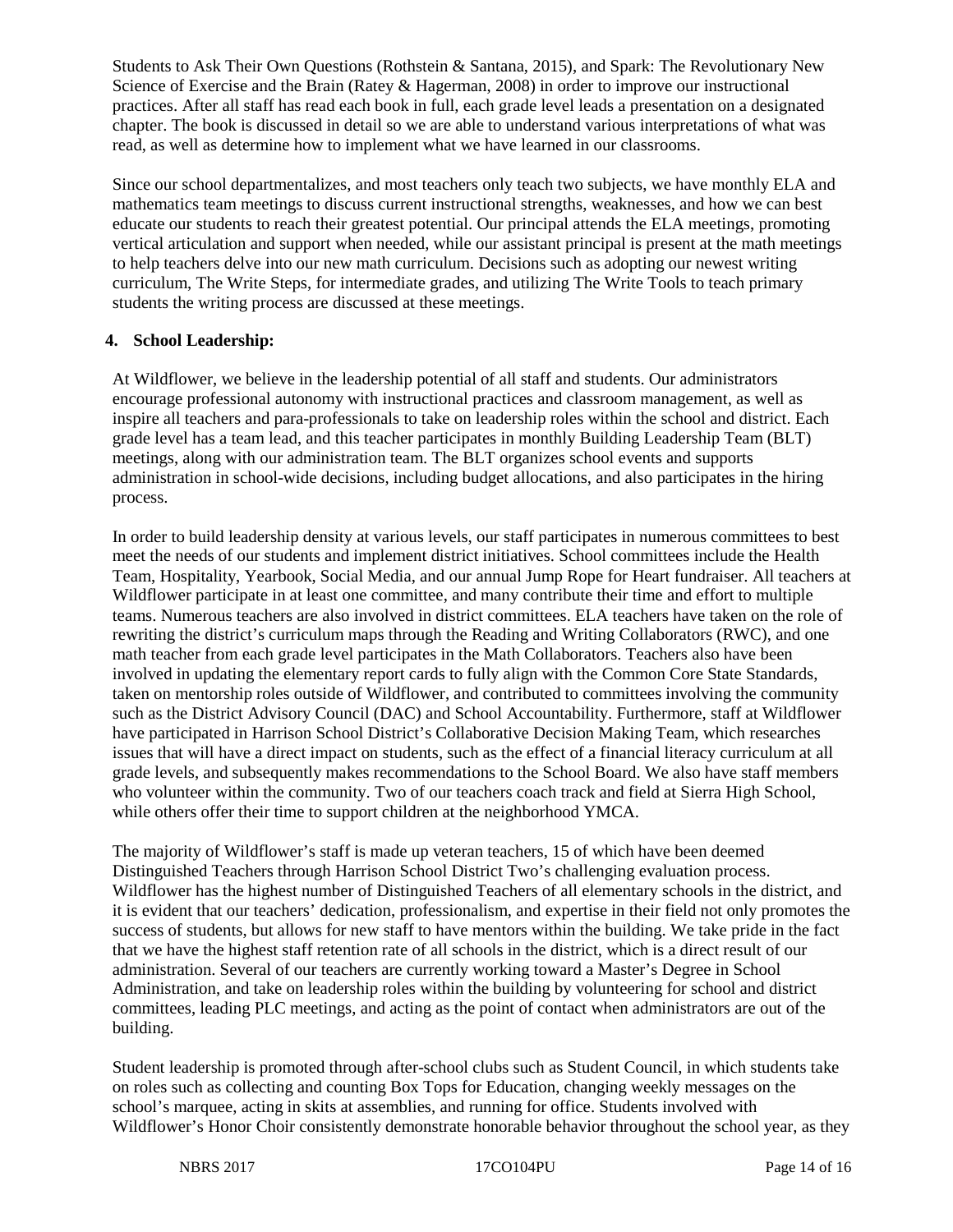are also considered leaders within the building. In addition, students are given leadership roles within the classroom on a daily basis through classroom jobs and academic projects.